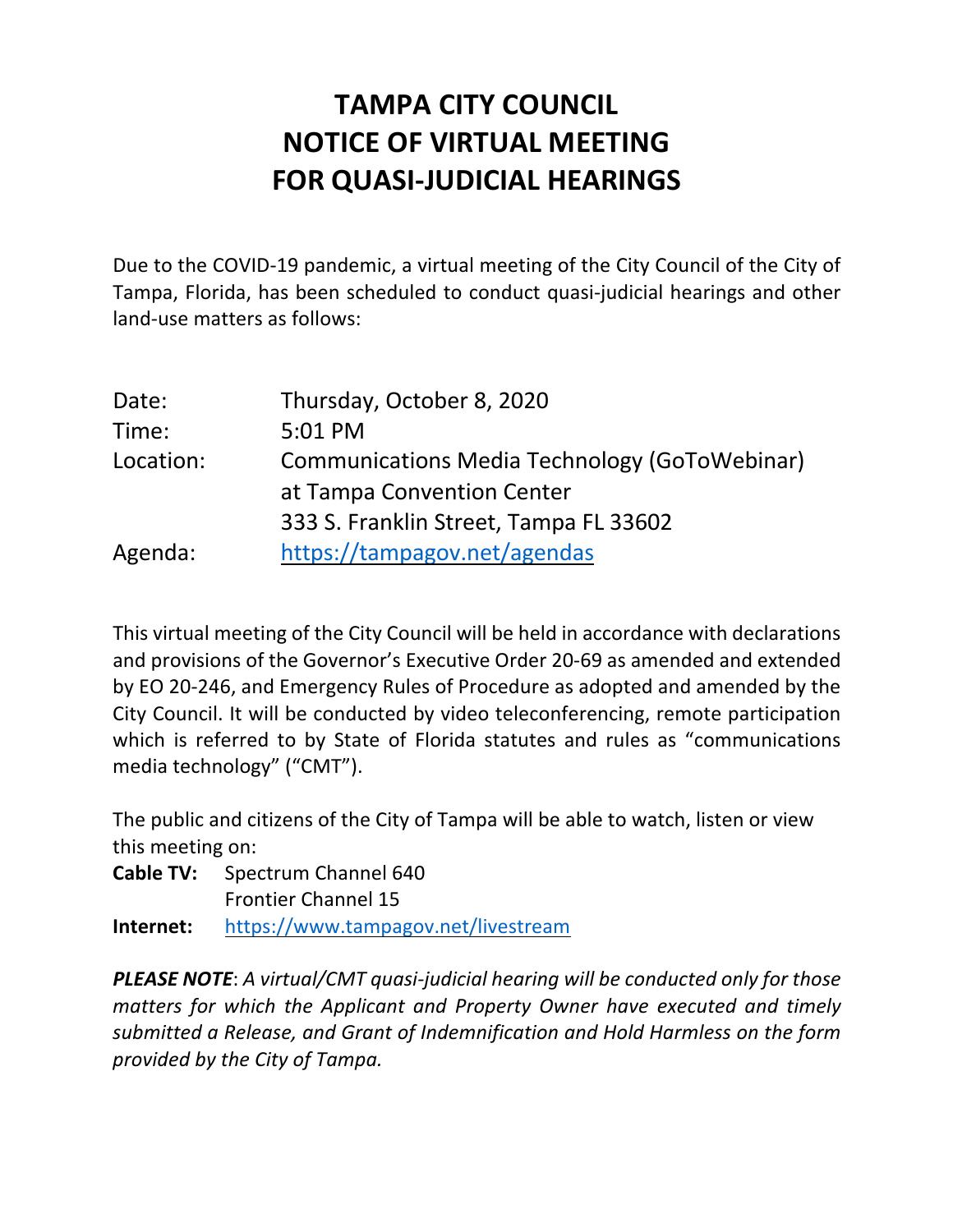# **TO PARTICIPATE IN A VIRTUAL PUBLIC HEARING ON A QUASI-JUDICIAL OR LEGISLATIVE MATTER:**

#### **Pre-registration for Applicants to Participate Via CMT during the meeting:**

 Applicants must **pre-register to participate** in a virtual public hearing by completing an online registration form located at: https://www.tampagov.net/quasi or by calling  813-274-8397 by **no later than 5:00 PM two (2) business days prior to the hearing date (e.g. by 5:00 PM on a Tuesday if the hearing is scheduled for that Thursday; and by 5:00 PM on a Thursday if the hearing is scheduled for the following Monday).**  All requests must include the file number for the hearing in which you wish to participate.

#### **Pre-registration for Witnesses and Other Interested Parties to Participate Via CMT during the meeting:**

 Witnesses and other interested parties must **pre-register to participate** in a virtual public hearing by completing an online registration form located at: https://www.tampagov.net/quasi or by calling 813-274-8397 by **no later than 5:00 PM one (1) business day prior to the hearing date (e.g. by 5:00 PM on a Wednesday if the hearing is scheduled for that Thursday; and by 5:00 PM on a Friday if the hearing is scheduled for the following Monday).** All requests must include the file number for the hearing in which you wish to participate

## **CMT Device Required in Order to Participate:**

 In order to participate via CMT you must have access to a communications media device (such as a tablet or a computer equipped with a camera and microphone) that will enable you to be seen (video) and heard (audio) by the City Council and all other participants.

 **For more information about the virtual Quasi-Judicial hearings, including schedules, a link to registrations forms, and detailed instructions on how to**  participate through the use of CMT, see: https://www.tampagov.net/quasi

 **Public Access to a CMT Device:** Those individuals who do not have access to a communications media device or are otherwise unable to participate via CMT, may utilize the communications media technology facilities that will be made available to the public by the City of Tampa, during the virtual public hearings, at:

 333 S. Franklin Street, Tampa FL 33602 (Channel Entrance only). The Tampa Convention Center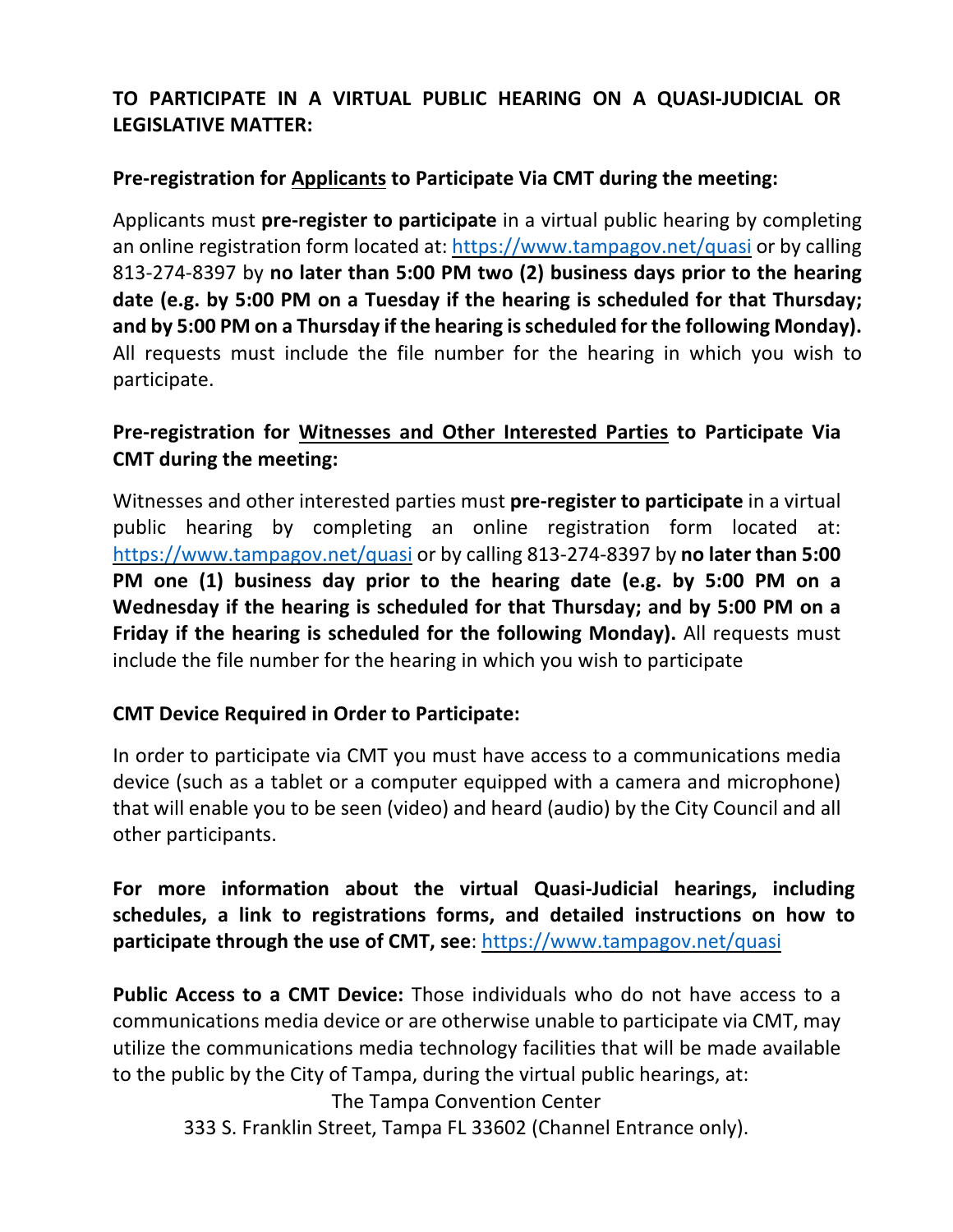Those who wish to participate by using a public CMT device provided at the Tampa to participate in this manner by completing an online registration form or by calling  813-274-8397 **no later than 5:00 PM one (1) business day prior to the hearing date**. All requests must indicate that you will be using City of Tampa public CMT facilities, and include the file number (or property address) for the hearing in which you wish to participate Convention Center are asked to notify the city in advance by either pre-registering

 *PLEASE NOTE: Use of masks and social distancing inside the building are required. The members of the City Council will be participating in the virtual meeting via CMT. Only testimony and evidence related to the hearings will be heard, not general public comment.* 

# **SUBMISSION BY PARTICIPANTS OF EVIDENCE TO BE VIEWED DURING A VIRTUAL PUBLIC HEARING ON A QUASI-JUDICIAL OR LEGISLATIVE MATTER:**

 Any registered participant who wishes to show Power Point presentations, renderings, photos, and other such documents and evidence for viewing by the City Council and those watching the virtual public hearing, **may elect to either share their screen during the public hearing OR submit all such evidence by:** 

- • Submittal via e-mail to: CouncilQuasiSubmissions@tampagov.net; or
- $\triangleright$  Via U.S. Mail or physical delivery by deadline to: 315 East Kennedy Boulevard, Tampa, FL 33602 City Clerk

 **Applicants who elect to submit all evidence must do so by no later than 5:00 PM two (2) business days prior to the hearing date and all other participants must do so by no later than 5:00 PM one (1) business day prior to the hearing date.** All evidence submitted for viewing at the hearing must include the file number (or property address) for the hearing for which the evidence is to be considered. Applicants and all other participants who elect to submit evidence by sharing their screen at the time of the hearing must submit a complete electronic copy of all during CouncilQuasiSubmissions@tampagov.net within 24 hours of conclusion of the documents presented during the public hearing to hearing**.**